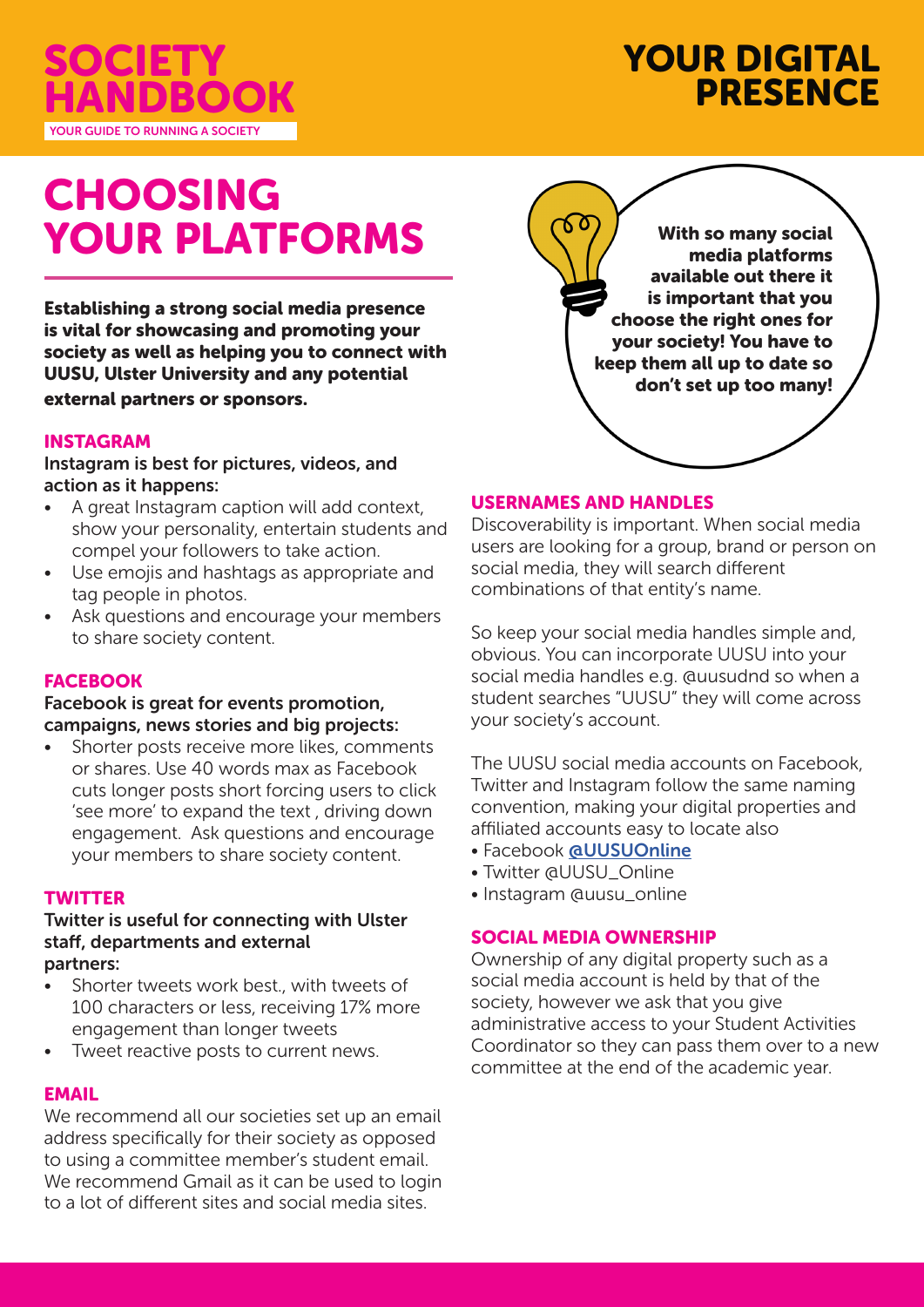

# SOCIAL MEDIA BEST PRACTICES

## **ETIQUETTE**

It is important that, as an affiliated UUSU society you respect other peoples

opinions, avoid the use of profanity, offensive statements, illegal content, and

anything else that might otherwise violate your members privacy, the wider Ulster University community or the terms of usage of that particular social media platform

## **FOCUS**

We ask that you stay focused on the impact, innovation and self-promotion of your society and its members, avoiding promoting any third party businesses, content or messages that do not align with the goals of your society or, the UUSU as a whole.

#### **HASHTAGS**

When using hashtags on your social media posts it is important to capitalise the first letter of each word as they are easier and more accessible to read this way.

Some of the hashtags you will see used on the UUSU social media accounts include #TeamUUSU, #UUSUSocs, #UUSUSocieties, #UUSUAdvice, #LeadTheChange, #StudentVoice, #UUSUReps and #ProudOfUU.

## IMAGE DESCRIPTIONS & USAGE GUIDELINES

When you use images from a third party in posts, it is crucial that you follow the below tips:

- Include image descriptions on your Facebook, Instagram and Twitter image posts detailing what is pictured to make visual content accessible to users with visual impairment who may use text-to-speech apps to engage with social media posts.
- Make sure you have the legal right to use your photographs. It is illegal to take images from Google image search. You must always ask/ have permission.
- If using an image from a photographer you must credit them by including their social media handle (if available) or name and website.
- Images for print e.g posters, pop-ups, flyers etc should be high resolution (300dpi) to avoid pixelation. Images for online should also be of good quality so they don't appear pixelated, each platform has it's own image size guidelines.
- Where possible, try to reflect your values in the images you use and consider the diversity and inclusivity of your photographs.